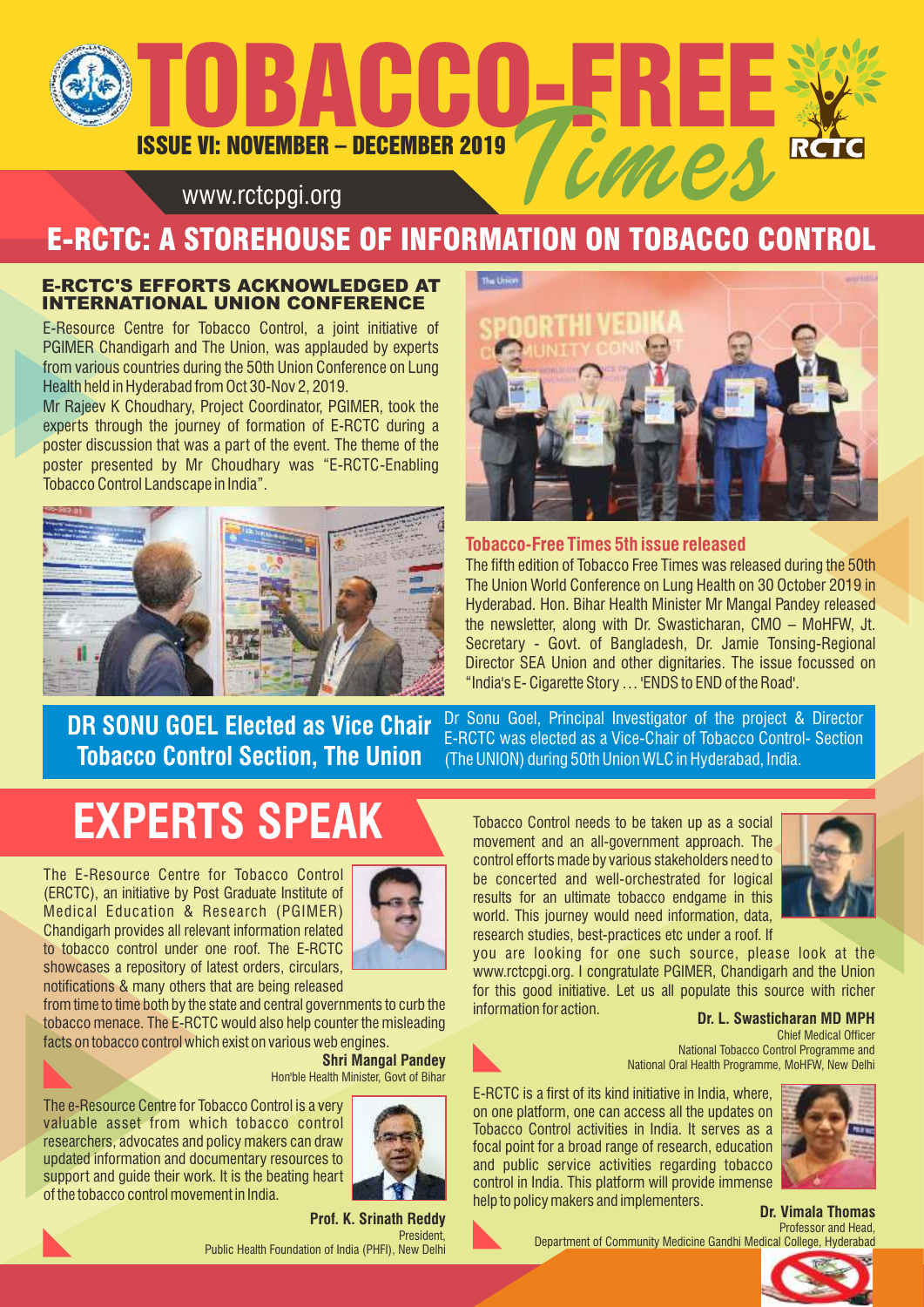# **PROJECT UPDATES**

# **Capacity building workshop on NTCP held**



A Regional level capacity building workshop on NTCP for key stakeholders/ Programme implementers of National Tobacco Control Programme was successfully held at Hotel Shivalik View, Chandigarh, on 4 - 6 December 2019. A total of 25 participants from 4 project states participated and presented their Action Plans. The participants were sensitized on various aspects such as epidemiology of tobacco use-global, national and sub-national level, important components of NTCP, various provisions of COPTA, international treaties like MPOWER and FCTC, guidelines of Article 5.3 (Tobacco Industry Interference), utilizing other legislations to strengthen COTPA, and good practices in tobacco control. The scope and challenges under the programme were also discussed.

### **Puducherry Govt. issues order for COTPA enforcement**

The Government of Puducherry issued orders for constituting

enforcement squad at State, District, Municipal and Community Panchayat Levels for effective implementation of the Cigarettes and other tobacco Products (Prohibition of Advertisement, Regulation of Trade and commerce, Production, supply and distribution) Act, COTPA 2003.



#### **Workshop to strengthen NTCP held in Meghalaya**  A high-level sensitization workshop to strengthen NTCP was held in Meghalaya on 6 November, 2019. Policy makers, officials of different stakeholder departments were present



## **Workshop on FCTC held in Meghalaya**

A high-level workshop on the Policy of FCTC 5.3 was held in Meghalaya on 5 November, 2019. It was attended by 33 senior officials from various department.



A flash mob was staged during 50th The Union World Conference on Lung Health at Hyderabad on 30 October 2019. The flash mob urged delegates from over 120 countries during the conference to stay away from tobacco and substance abuse. Beside it showcased about the forthcoming National Conference on Tobacco or Health (NCTOH) to be held at PGIMER from 25th -27th September 2020.

## **Impact of GST on Tobacco products assessed:**

The data collection exercise for Pre and Post GST Assessment on various Tobacco Products was successfully completed in the project states (viz. Odisha, Meghalaya, Puducherry and Telangana).

# **COTPA study completed**

The compliance assessment study of COTPA (Section 4) in Hyderabad city was successfully completed from October 16- 23, 2019 which resulted in an overall compliance of 89.6 %.

# **SLCC in Meghalaya held**

The second SLCC meeting in Meghalaya State was successfully held on 5 November 2019. The meeting was attended by key officials from various departments like Police, Transport, Agriculture, Food Safety, Municipal and NGOs.





during the workshop.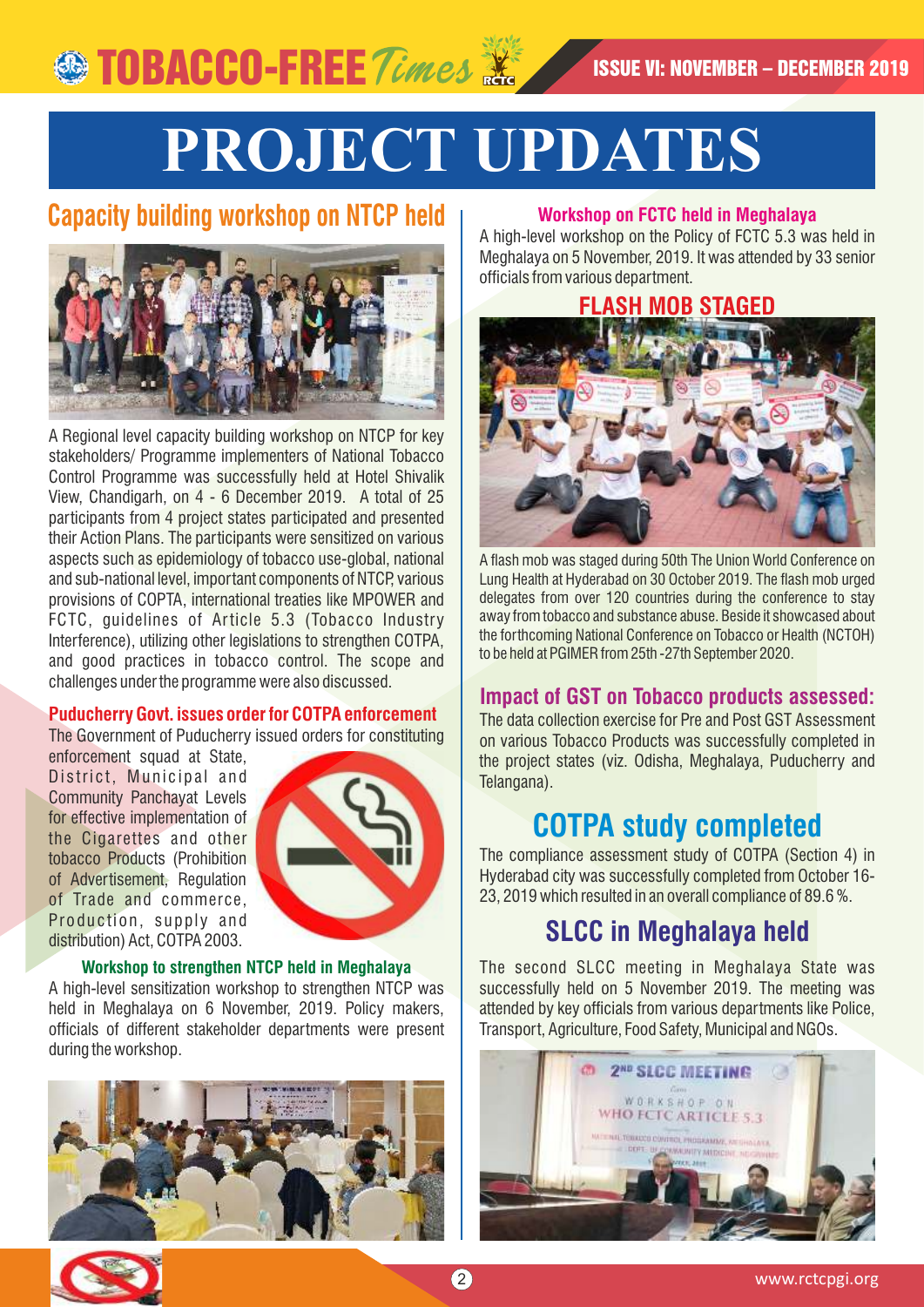# **SO TOBACCO-FREE** Times **X** ISSUE VI: NOVEMBER – DECEMBER 2019

# **John Hopkins ties with PGIMER's School of Public Health**



School of Public Health, PGIMER Chandigarh explored various opportunities to identify the new partnerships in advancing Tobacco Control across country. During this quarter, Johns Hopkins University (JHU) collaborated with School of Public Health, PGIMER to conduct a study on Assessment of compliance with Tobacco Product Display and Point-of-Sale Tobacco Control Policies, and Tobacco Vendor Density, in Ranchi and Siliguri, India.

## **Integration of Tobacco Cessation services at NCD Clinics of Punjab**



The Department of Community Medicine & School of Public Health, PGIMER Chandigarh is carrying out a project titled 'Evaluation of Tobacco cessation training intervention on behaviour of tobacco users attending Non-Communicable Diseases (NCD) Clinics of Punjab' in collaboration with State Tobacco Control Cell, Department of Health & Family Welfare, Government of Punjab. This project is being rolled out on pilot basis in two districts of Punjab wherein the health care providers at NCD clinics were trained using a comprehensive tobacco cessation training package to deliver cessation services to the patients who currently using tobacco in any form.

**Reach of E-RCTC**



# **Webinar on MPOWER**

A webinar entitled 'Progress and Best Practices of MPOWER Implementation in Tobacco Control' was conducted on Tuesday, 3 December 2019. This webinar was facilitated by Dr Sonu Goel & Ms Emma Green. It was carried out with the objective of understanding the progress made by different regions of World on various MPOWER Components and to appreciate the best practices in implementation of MPOWER across the globe. It was attended by academicians, professionals, researchers, tobacco control advocates, law makers, civil society groups, implementers or program managers, administrators, doctors, nursing professionals, media personnel's working in tobacco control across the globe.

# **PIGGYBACKING APPROACH:**

**A strategy to compliment Tobacco Control among street food vendor of Chandigarh**



Piggybacking approach viz linking a new strategy over pre-existing strategy, we used to complement tobacco control programme with FSSAI. Under it, the Tobacco control initiative were incorporated with the routine food safety training. Piggybacking strategy helps in saving time, energy and resources.

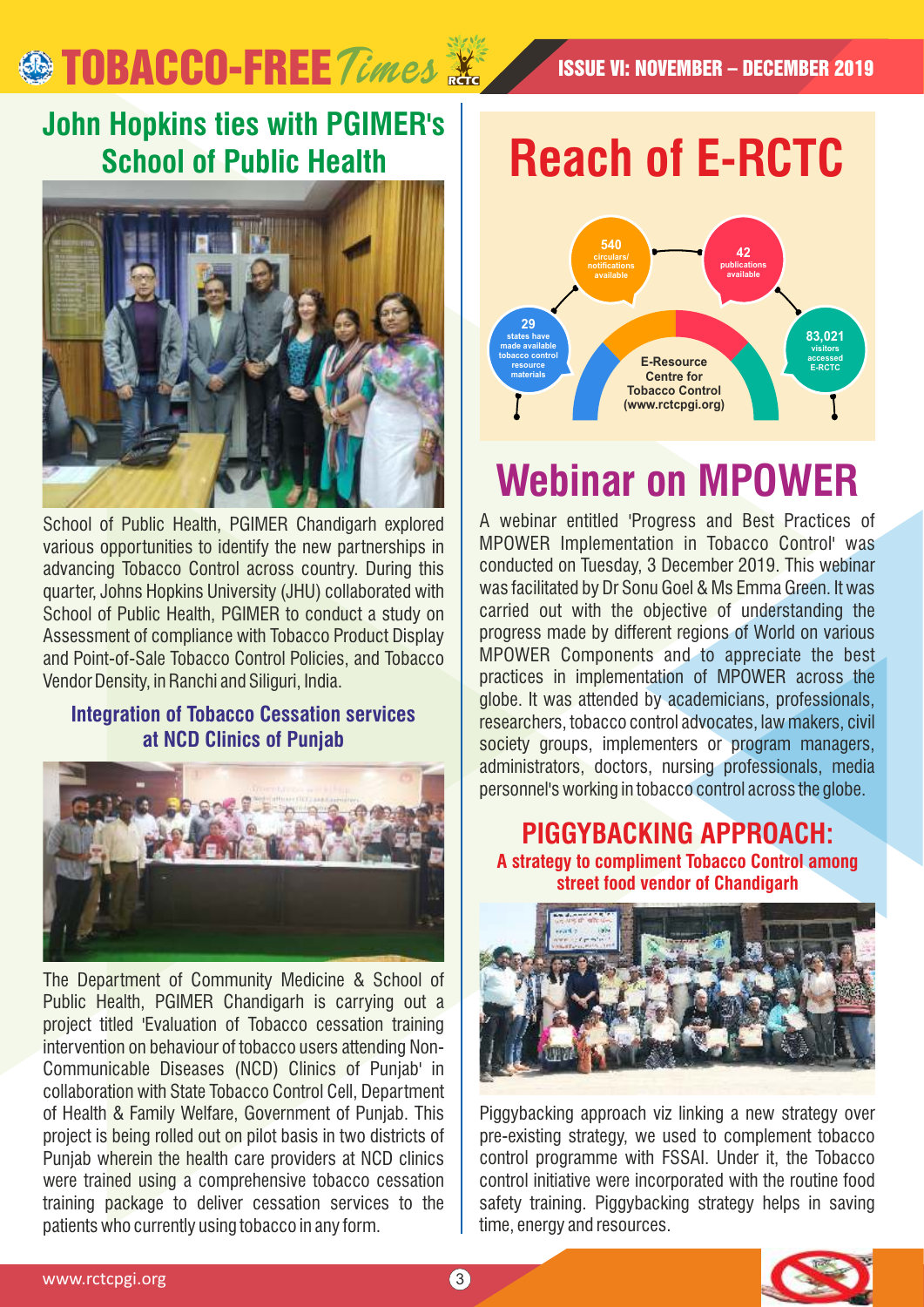# Smokeless Tobacco (SLT) Use in India - A Journey towards tobacco endgame

Smokeless tobacco (SLT), also known as spit tobacco, chewing tobacco, chew, and dip, is a non-combustible India is the second largest producer and the third largest consumer of tobacco. According to the Global Adult Tobacco

tobacco product that is used by means other than smoking. More than 40 forms of SLT are available and consumed globally. In India particularly, it is taken in the various forms and commonly as chewing, snuffing, dipping, and application to teeth and gums.

Smokeless tobacco users place snuff or chewing tobacco between their inner cheek and

gums on the lower part of their jaw and suck on the tobacco juices. Users chew and spit often because the saliva builds up (due to irritation of mucosa by tobacco or other products). This sucking and chewing allows nicotine to get into the bloodstream through the gums, without the need to swallow the tobacco juices.

# **What are common types of SLT?**

**Dipping Tobacco** (or naswar) is the most common type where tobacco is placed between lip (upper or lower) and gums, and is being spit regularly.

**Chewing tobacco** is is larger-grain tobacco leaves that are twisted or shredded which is later chewed. They come loose in paper packets or small cans.

**Snuff** is finer-grain tobacco that is inhaled or 'snuffed' into nasal cavity.

**Snus** is similar to dipping tobacco, where tobacco is placed under upper lip, with  $\frac{1}{2}$ no spitting.

**Gutka** is a mixture of tobacco, areca nut, slaked lime and various flavouring agents.

**Khaini** - It is sun-dried coarse tobacco leaves which are mixed with slaked lime paste

**Zarda** - It is chewing tobacco mixed with colouring/spice essence Iqmiq, creamy snuff, dissolvable tobacco, toombak, tobacco paste are other forms of SLT.



Survey India Report (2009–2010), there are more than twice as many users of smokeless tobacco (26%) as cigarette smokers. The SLT is available in India as paan with tobacco, paan masala, khaini, zarda, gutka, mawa, snus, mishri, and gul etc. All SLT contains nicotine, and are therefore addictive. Like other tobacco products, there is no safe level of SLT.

More than 28 known carcinogens (nitrosamine being most important) have been identified, which are responsible for cancers of the oral cavity, esophagus, pharynx, cervix, and penis alongwith cardiovascular diseases, low birth weight and mental illness. The use of chewing tobacco increases the relative risk of death by 15–30%

# **Why Is Smokeless Tobacco Dangerous?**



At least 28 harmful chemicals and carcinogen have been found in smokeless tobacco products. The most harmful chemicals are tobacco-specific nitrosamines, which are formed during the growing, curing, fermenting, and aging of tobacco. The level of tobacco-specific nitrosamines varies by product. Scientists have found that the nitrosamine level is directly related to the risk of cancer. In addition to a variety of nitrosamines, other cancer-causing substances in smokeless tobacco include polonium–210 (a radioactive element found in tobacco fertilizer) and polynuclear aromatic hydrocarbons (also known as polycyclic aromatic hydrocarbons

# **WHY DO PEOPLE USE SMOKELESS TOBACCO?**

Smokeless tobacco has been around for hundreds of years. It became more popular in the U.S. when baseball players in the 1970s began using it, thinking it was a safer alternative to smoking (which is not true). Even today, people believe that it is as dangerous as smoking cigarettes. Moreover, it is more affordable and easily available at Point of Sale.

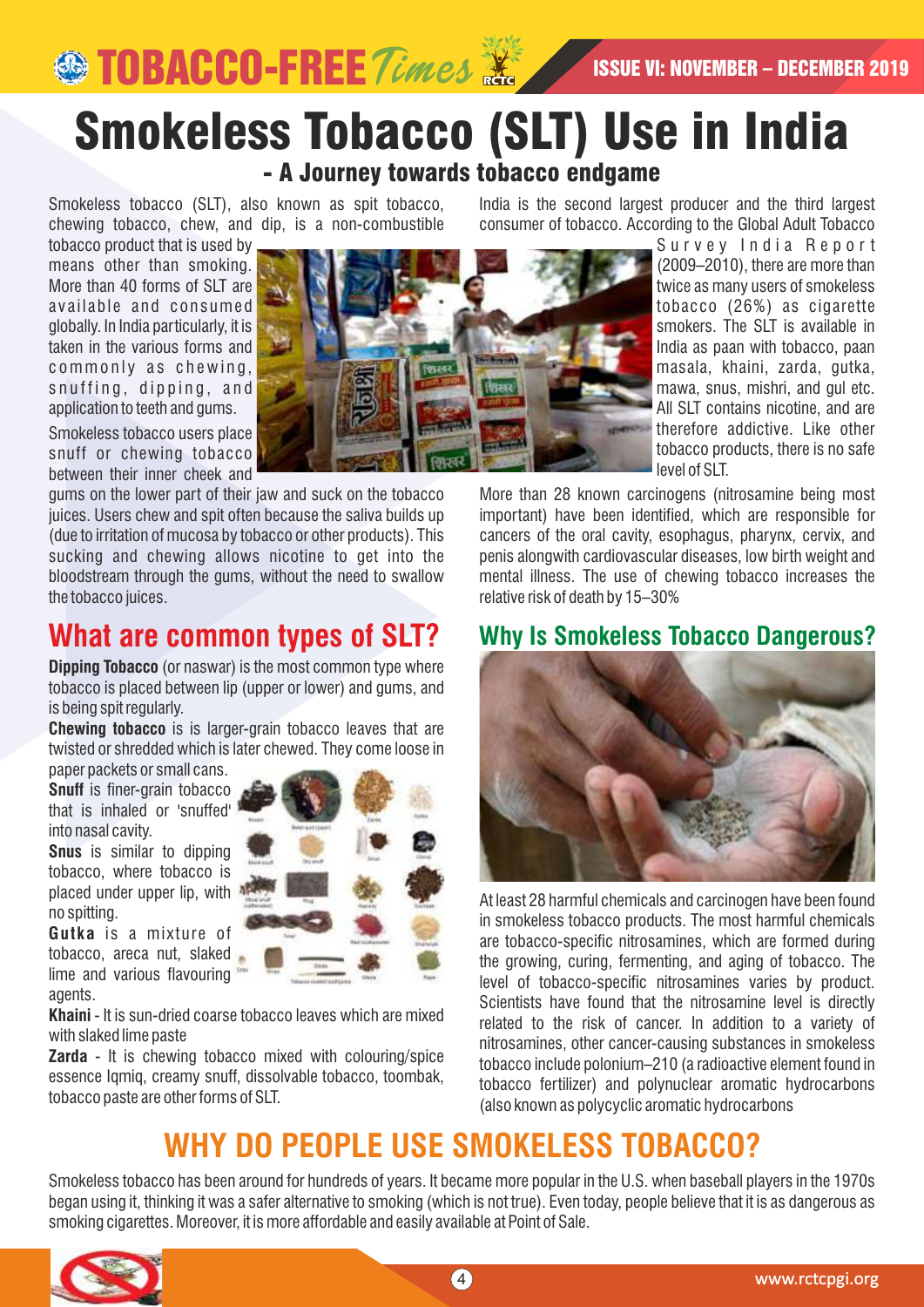# **SEPTOBACCO-FREE** Times **of the second of the U.S. November – DECEMBER 2019**

## **WHAT CAN BE SERIOUS HEALTH RISKS OF SMOKELESS TOBACCO?**

- cracked/bleeding lips and gums
- receding gums, which can eventually make teeth fall out
- increased heart rate, high blood pressure, and irregular heartbeat
- higher chances of heart attacks and strokes
- cancer
- Oral cancer (cancer of the mouth) is the cancer most often linked to smokeless tobacco use. But users also can get cancer in the stomach,



the throat, and the bladder because the chemicals from the tobacco get into their digestive systems through their spit.

In the most severe cases, problems caused by smokeless tobacco can lead to permanent disfigurement, such as the loss of teeth and even bones in the face.

Smokeless tobacco also causes bad breath, yellowish-brown stains on the teeth, and mouth sores in most users.

# **Bihar Pan Masala Ban - A Gateway to SLT Free Nation (An Experience of Bihar)**

According to the Global Adult Tobacco Survey Report 2017 (GATS 2) approximately 27 crore adults use tobacco products in India, out of which 20 crore adults use Smokeless Tobacco (SLT) products including Pan Masala. According to experts, almost 90% of oral cancer are caused by SLT use and India is the oral cancer capital of the world.

GATS-2 reveals that 25.9% adults in the state of Bihar use tobacco products, of which 23.5% adults use SLT including Pan Masala. Nearly 14.6% of children (13-15 years) use tobacco in any form in Bihar. Given this, the tobacco epidemic persists in Bihar.

## **Why Pan Masala ban ?**

Pan Masala is standardized product and defined by the FSSAI to be sold with the warning, "Chewing of Pan Masala is injurious to health". As per the Food Safety and Standards (Prohibition and Restrictions on Sales) Regulation, 2011, clause 2.3.4:

"Product not to contain any substance which may be injurious to health: Tobacco and nicotine shall not be used as ingredients in any food products."

The use of magnesium carbonate, nicotine or any other additives is prohibited in any food product including Pan Masala. Based on findings from State Food Testing laboratory reports, Bihar Government banned the manufacture, storage, transportation and sale of 15 prominent brands of Pan Masala (these include: Rajnigandha, Rajniwas, Supreme, Pan Parag, Bahar, Bahubali, Rajshree, Raunak, Siggnature, Sir Gold, Shikhar, Vimal, Kamala Pasand, Pashan and Madhu).

Subsequently the samples of pan masala were sent to National Tobacco Testing Laboratory, Noida for further testing. On testing 7 different brands of pan masala were found to contain



"NICOTINE" though their package mentioned "No Nicotine".

Bihar Government has banned only those Pan Masala brands which were found not in conformity with the standards of Pan Masala as specified in Regulation 2.11.5 of the Food Safety and Standards (Food Products and Food Additives) Regulations, 2011

## **Outcomes of Pan Masala ban**

- i. Prevalence of Smoke Less Tobacco (SLT) use has reduced in the state from GATS-1 (2009-10) to GATS-2 (2015-16). Therefore, the Oral Cancer incidence will also decline.
- ii. Due to regular enforcement drives, all major brands of Pan Masala including SLT (Twin Pack) have vanished from the market.
- iii. Greater Awareness among the SLT users about the use of toxic chemical like NICOTINE in Pan Masala through larger media coverage.
- iv. Point of sale (PoS) have become free from SLT, so the compliance of section 5 will be better in the state.
- v. Outdoor advertisement of Pan Masala through hoardings have been removed by Tobacco industries (TI), which will be resulted in reduction of surrogate advertisement.

**POS full of SLT before Pan Masala Ban**



**SLT Free POS after Pan Masala Ban**

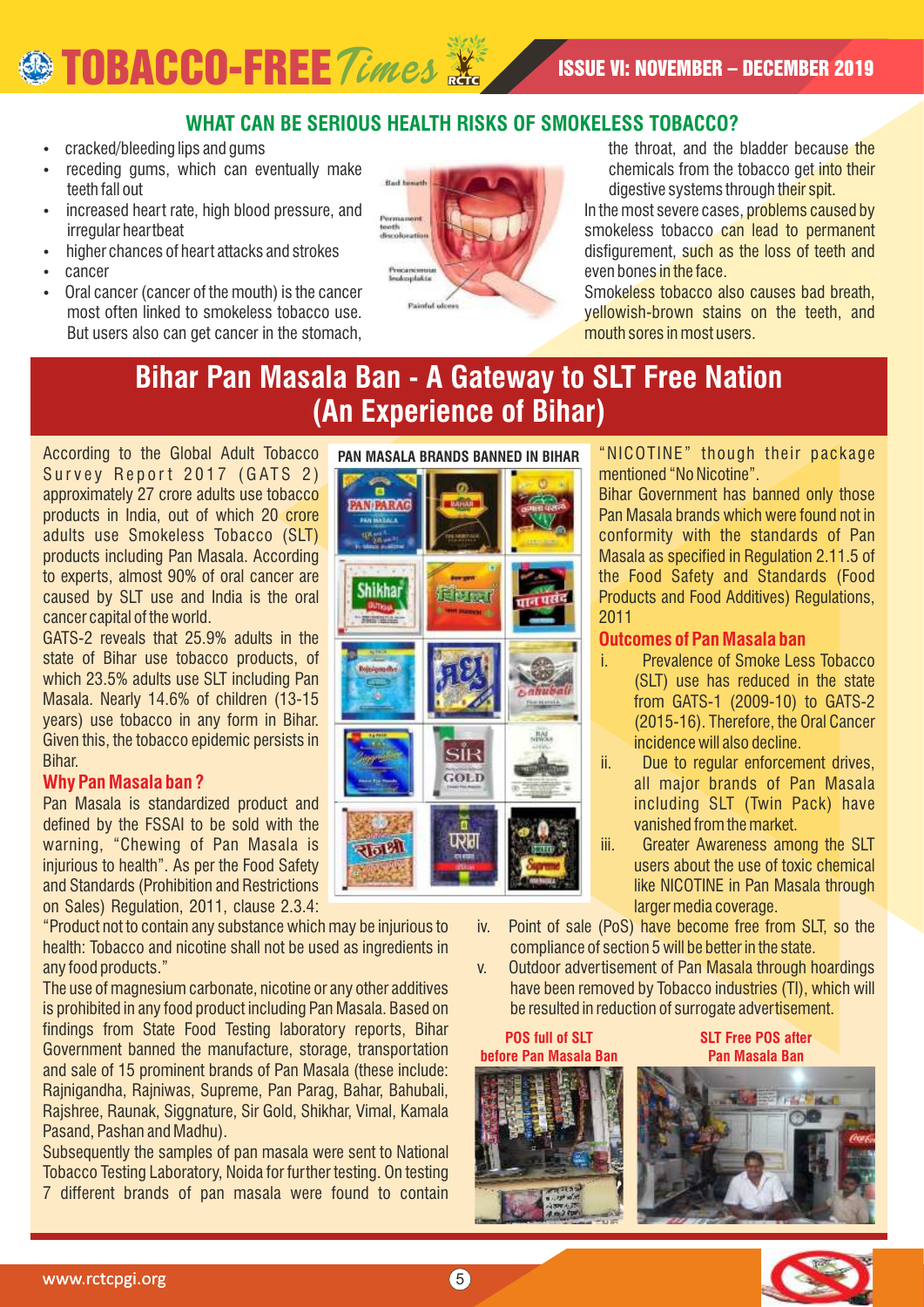**SEPTOBACCO-FREE** *Times* **X** ISSUE VI: NOVEMBER – DECEMBER 2019

JOURNEY OF SMOKELESS TOBACCO IN INDIA **Prevalence of Smoke Less Tobacco (SLT) use has reduced in the states** 

**2010**

**2011**

**from GATS-1 (2009-10) to GATS-2 (2015-16).** 

Statutory warning on chewing tobacco products, 'chewing of tobacco is injurious to health' notified under the **1986** Prevention of Food and Adulteration Rules,1955.

Ban on manufacture and sale of toothpastes and toothpowders containing tobacco under the Drugs and Cosmetics Act of 1940. Supreme Court in Laxmikant vs UOI & Ors., 1997(4) SCC 739, upheld the ban with the observations that imposition of total ban is in the public interest.

**1992**

**1996-2003**

**2001**

**2001-2003**

**2003**

**2005**

**2006**

Implementation of prohibition of smoking and spitting laws by several States e.g. Gujarat, Goa, West Bengal, Tamil Nadu etc.[Not seen Gujarat`s the others are The Goa Prohibition of Smoking and Spitting Act, 1997/The Tamil Nadu Prohibition of Smoking and Spitting Act, 2003/The West Bengal Prohibition of Smoking and Spitting and Protection of Health of Non-Smokers and Minor Act, 2001 etc,.]

Ministry of Railways imposed ban on sale of gutka on railway station premises, concourses and reservation centers and in trains.

Ban on manufacture, storage, distribution and sale of pan masala, gutkha, and chewing tobacco by state of Maharashtra, Goa, Tamil Nadu, Andhra Pradesh, under Section 7(iv) of the Prevention of Food & Adulteration Act 1954.

The Cigarettes and other Tobacco Products (Prohibition of Advertisement and Regulation of Trade and Commerce, Production, Supply and Distribution) Act 2003 (COTPA) enacted to prohibit advertisements and regulate the trade and commerce, production, supply and distribution of tobacco products.

- Supreme Court of India quashed the ban by states saying it could only be done by the Central Government (Godawat Pan Masala Vs. Union of India) **2004**
	- State of Goa bans manufacture, storage, distribution and sale of any article of food containing tobacco (as it was considered injurious to health) under the Goa Public Health Amendment Act, 2005 resulting in ban in gutkha and other flavoured SLT in the state

2006: The Food Safety and Standards Act, 2006 (FSSA), enacted with the objective to fix food standards and regulate/monitor the manufacturing, import, processing, distribution and sale of food so as to ensure safe and wholesome food to the people. Regulation under the Act eventually restricted use of tobacco and nicotine as

ingredient in food items, resulting in ban on gutkha and other flavoured SLT in the country. [The objective of the Act was to provide safe and wholesome food for human consumption was to provide safe food/unsafe food, hence injurious SLT products which were considered as food became unsafe for human consumption] **2012 2006**

Rajasthan High Court banned the sale of gutkha, pan masala in plastic sachets for being major toxic pollutants and further directed payment of fine by the manufacturers of gutkha, tobacco and pan masala and other forms of chewing tobacco on the basis of 'Polluter Pays Principle'. (Indian Asthma Care Society Vs State of Rajasthan and Others). **2007**

Supreme Court of India directs Government to undertake a comprehensive analysis and study of the contents of gutkha, tobacco, pan masala and similar articles manufactured in the country and harmful effects of consumption of such articles. (AnkurGutkha Vs Indian Asthma Care Society & Ors) and to notify and implement the Plastics (Manufacture, Usage and Waste Management) Rules, for banning use of plastic material in the sachets of gutkha, tobacco and pan masala. NIHFW conducted a comprehensive review of literature on the contents and health effects of smokeless tobacco and areca-nut, which concludes that SLT, Arecanut causes many cancers and other diseases.

An Expert Committee constituted by MoHFW submited a voluminous report on the hazards of using SLT products including gutkha, tobacco, pan masala and similar articles. Committee reports that, there are 3095 chemical components in SLT products (including gutkha), among them 28 are proven carcinogen.

National Consultation on Smokeless Tobacco Control organized by MoHFW, WHO and Public Health Foundation of India, which taking into account the Supreme Court's observations and the Expert Committee report recommended a ban on SLT under the Food Safety and Standards Act, 2006.

Food Safety and Standards Authority of India notifies Regulations 2.3.4 of the Food Safety and Standards (Prohibition and Restrictions on Sales), prohibiting use of tobacco and nicotine as ingredient in food items thereby banning manufacture and sale of gutka (i.e. pan masala with tobacco) and other flavoured tobacco products as these contain food items.[In lay terms gutka is pan masala with tobacco, where Pan Masala is a standardized food product]

State of Madhya Pradesh becomes the first State to ban the sale of Gutkha and Pan Masala (containing tobacco and nicotine) in compliance with Regulation 2.3.4. **2012**

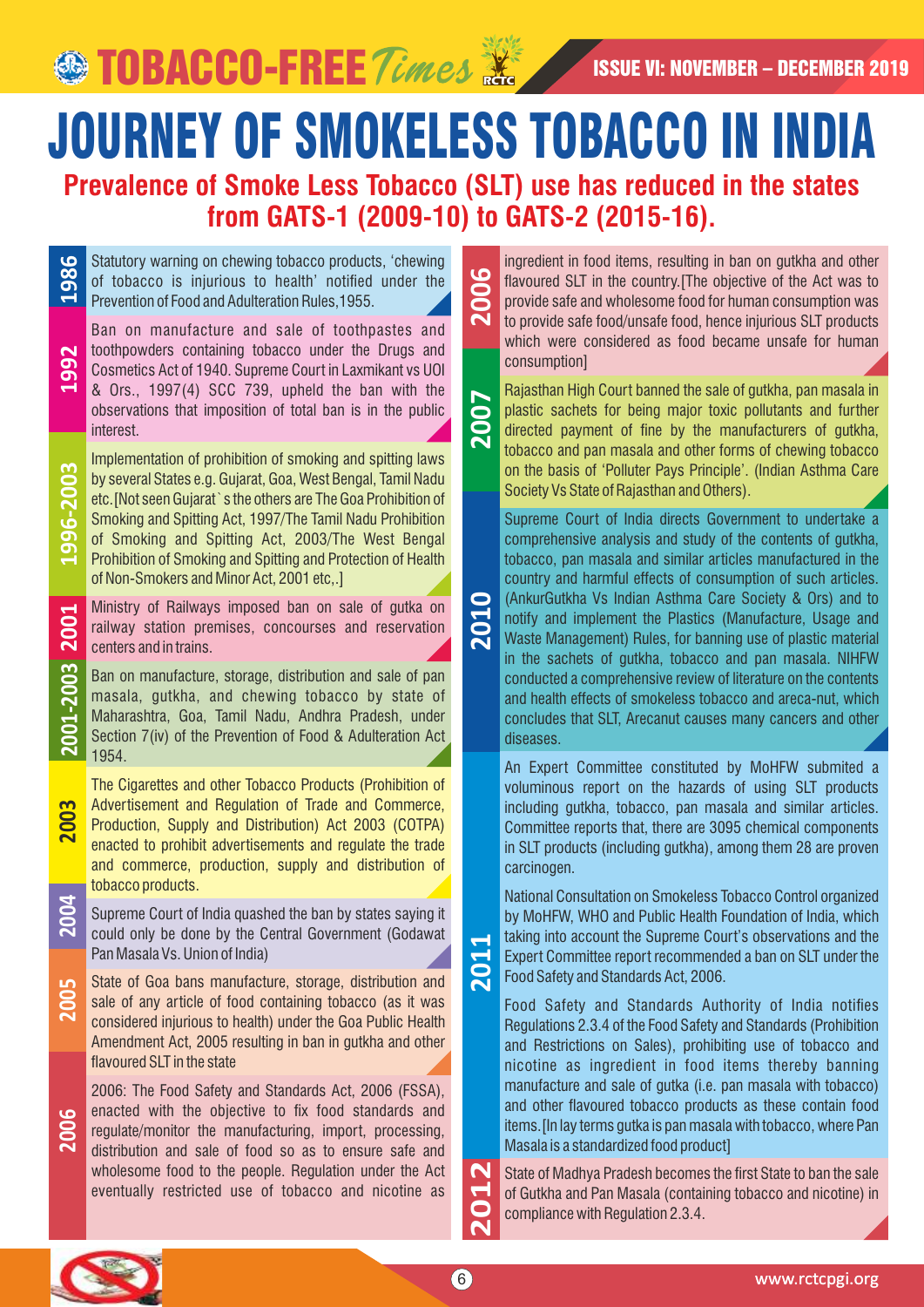# **SO TOBACCO-FREE** Times **X** ISSUE VI: NOVEMBER – DECEMBER 2019



**2014**

**2015**

Supreme Court of India directs all states to implement the FSSAI Regulation 2.3.4 and ban manufacture and sale of gutkha and pan masala (with tobacco and nicotine).

Almost all states and union territories ban manufacture and sale of gutkha and pan masala (with tobacco and nicotine) in the country.

Assam becomes the first state to enact a specific law for banning consumption and manufacture of all forms of smokeless tobacco by passing the Assam Health (Prohibition of Manufacturing, Trade, Advertisement, Storage, Distribution, Sale and Consumption of Zarda, Gutkha, Pan Masala Containing Tobacco) Bill, 2013. Subsequently by order dated 27.10.2017, Guwahati High Court struck down the law as unconstitutional.

Expert group consultation on smokeless tobacco and public health organized by the WHO-SEAR adopted the 'Mumbai Call for Action 2015' for prevention control of SLT in the SEAR region. Which inter alia called governments to raise the priority on SLT control and include SLT as an integral part of the national and local tobacco control frameworks, as well as other health and development agenda.

Establishment of the WHO FCTC Global Knowledge Hub on Smokeless Tobacco at the ICMR-National Institute of Cancer Prevention and Research, Noida, Uttar Pradesh with a mandate to generate and share expertise, information, knowledge and provide training, regionally and globally on SLT, as appropriate.

To circumvent the ban on gutka, manufacturers were selling gutka in twin packs(pan masala and chewing tobacco in separate packs but conjoint and sold together) Supreme Court of India, taking note of the same, directed the statutory authorities to implement the ban strictly, in terms of Regulation 2.3.4 of the FSS Act. Taking congnigence, the state of Bihar strictly implemented regulations under FSS Act by testing samples of pan masala and those brands which were found non-compliant with the regulation were banned. This led to disappearance of twin packs.

National workshop on the 'Priorities in Smokeless Tobacco Control – Research & Training Needs' organized by ICMR-National Institute of Cancer Prevention and Research, Noida, Uttar Pradesh recommends several actionable measures to curb SLT and areca nut use in the country.

National Consultation on Smokeless Tobacco organized by the Indian Council of Medical Research recommended increasing the age of sale to beyond 21 years, standardization of sale by restricting sale of SLT in less than 50gm pouches/packs and ban on sale of flavoured SLT products.

State Governments of Maharashtra, Haryana and Himachal Pradesh and Bihar banned sale of pan masala and flavoured/scented supari and 12 states [Mizoram, Manipur, Maharashtra, Himachal Pradesh, Jammu & Kashmir, Andhra **2012-19**

Pradesh, West Bengal, Dadar Nagar Haveli, Bihar, Delhi, Himachal Pradesh and Haryana] also ban all form of processed, flavored, scented chewing tobacco, under Section 30(2)(a) of the FSSA, that empowers the Commissioner of Food Safety to prohibit in the interest of public health, the manufacture, storage, distribution or sale of any article of food

#### **We are thankful to Mr Amit Yadav and Mr Ranjit Singh for their valuable contributions.**





The Govt would do all efforts to enforce the ban on Gutka or Pan Masala and will take strong measures to maintain and improve the health of our people.

> Hon'ble Health Minister Govt of Bihar **Shri Mangal Pandey**



Smokeless tobacco (SLT) used either orally or nasally, is consumed in about 140 countries around the world and is estimated to account for approximately 0.65 million deaths, per year. Epidemiological studies indicate a significant role of SLT products in cancers, stroke, nervous and reproductive disorders. Worldwide, there are different forms of SLT products available ranging from simple tobacco to complex products, having many additives and flavouring agents.

#### **Prof. Ravi Mehrotra**

(Indian Council of Medical Research) CEO, India Cancer Research Consortium

About 27 crore adults in the country use tobacco in some form or the other. Of these, 20 crore adults are using Smokeless Tobacco (SLT) products including Pan Masala. The manufacture, sale distribution of all forms of Pan Masala mixed with Tobacco or Nicotine has been made illegal under section 2.3.4 of food safety and standards act 2006, The Laws needs to be enforced strictly.

**Deepak Mishra** Executive Director **SEEDS** 



National Tobacco Testing Laboratory is functioning in India. This will boost tobacco control in India especially for smokeless tobacco control.

Independent Consultant Tobacco Control **Dr Dhirendra Sinha**



**2017**

**2018**

**2016**